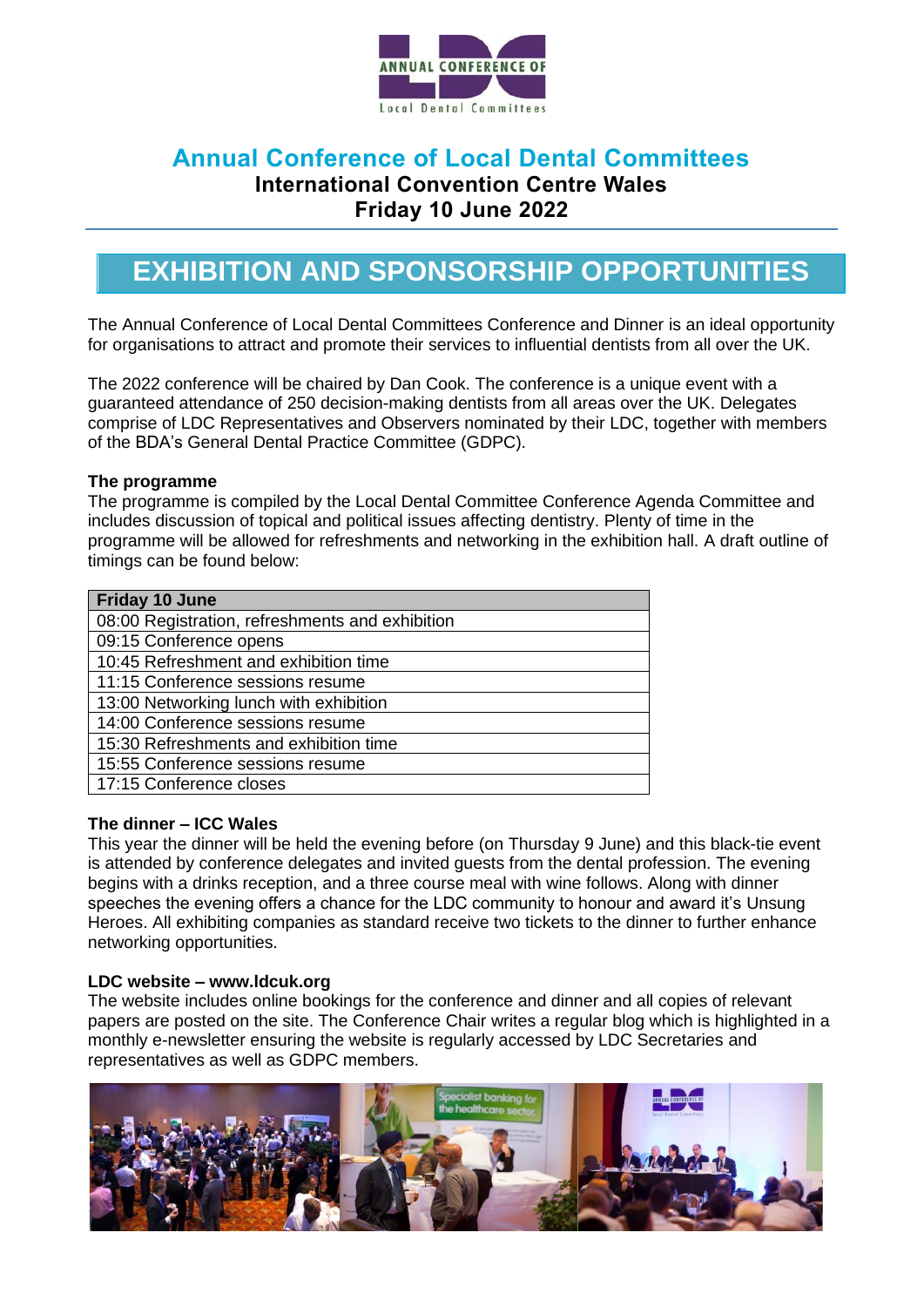# **SPONSORSHIP PACKAGE: EXCLUSIVE SOLE HEADLINE SPONSOR**

### **Overall sponsor - £7500**

There is only one opportunity to become the exclusive event sponsor.

#### **Prestige and positioning**

- Title in all promotional literature and at event as 'sponsor' and an opportunity to showcase your organisation as the lead player in the dental profession
- Conference chair's announcement at the event thanking you as the 'sponsor'.

#### **Speaking opportunity**

• An opportunity to address the audience during either the conference or the dinner for a five-minute period (we recommend using this to announce the running of a prize giveaway run from your exhibition stand, which could then be drawn and presented on stage before the close of the event).

#### **Pre-event branding and web promotion**

- Advert in the LDC monthly newsletter (*chosen month to be agreed*). Only one company ad per newsletter, meaning excellent brand promotion and above industry open and click rate
- Logo and hyperlink included on all emails sent to attendees regarding registration and logistical arrangements for the event
- Logo and 200 word company profile on the LDC conference website including hyperlink on to your company website
- Company web banner (to be supplied) used across all pages on the site

### **At-event branding**

- Company logo on signage used around the venue
- Company logo on stage branding in the main room (used for conference and dinner)
- Opportunity to play a showreel or rolling adverts on the main screen as delegates leave for and return from refreshment breaks during the Conference.
- Opportunity to include a company insert or sample seat-dropped during the event for all delegates
- Opportunity to supply delegates with pens branded with your logo (to be supplied).

#### **Exhibition space**

- One exhibition stand in the exhibition hall (sponsor has first choice of stand position)
- Eight exhibition passes for your stand staff with complimentary refreshments and lunch.

### **Conference dinner**

- Exclusive sponsorship of the conference dinner and drinks reception including your company logo on the menu cards and signage at the event
- Eight complimentary tickets to the Conference dinner; enabling a large team to disperse among the attendees and engage in invaluable conversations with those they are seated with, or alternatively for your team to also host clients as guests to the evening
- Conference Chair's announcement thanking you as the 'Sponsor'.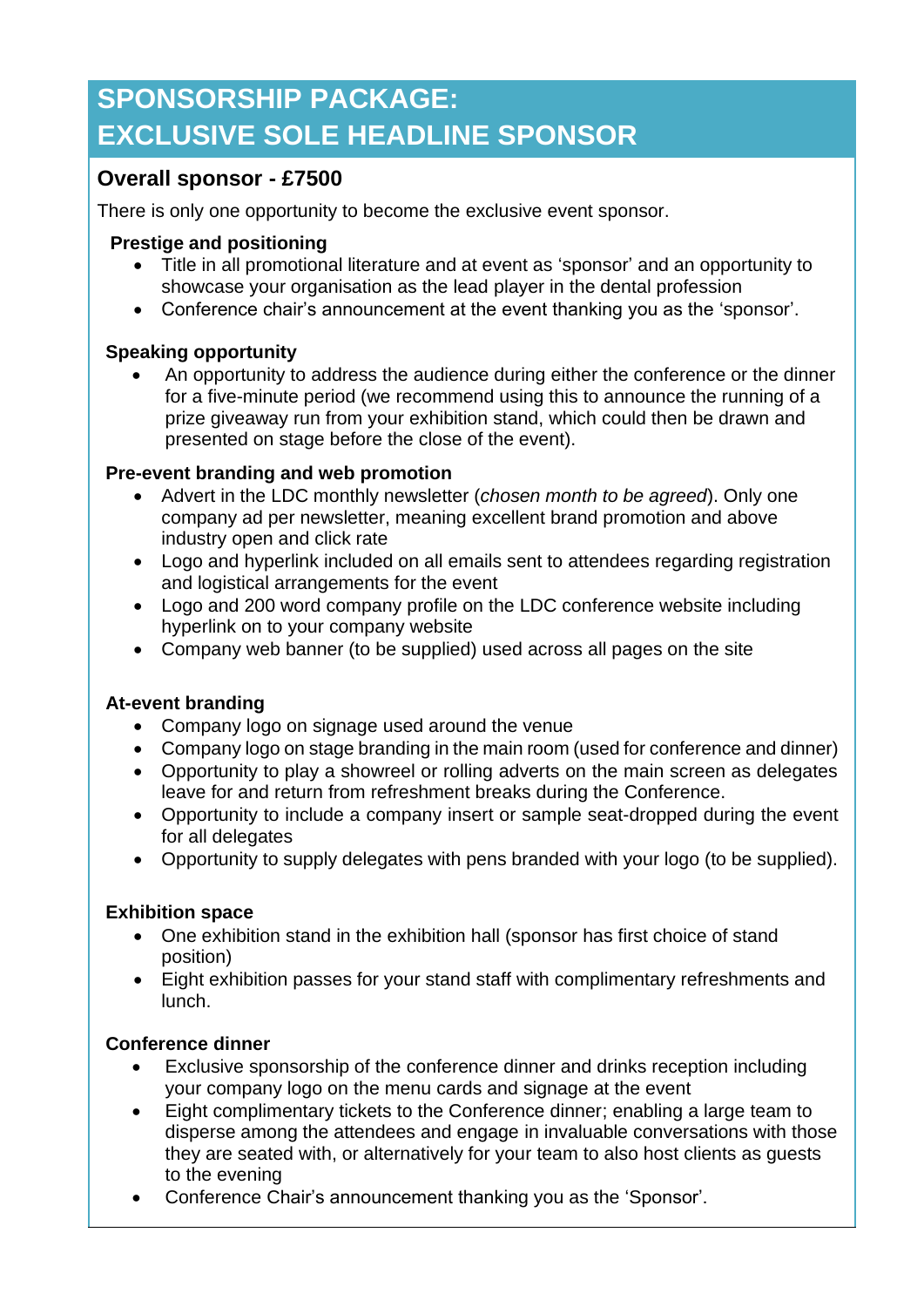## **EXHIBITION OPPORTUNITIES**

### **Stand fee £850**

The exhibition stands will be located within an area of the venue designated for the serving of all refreshments and lunch.

Each exhibitor will receive:

- One 6' x 2' trestle table, with white cloth and two chairs
- Two complimentary tickets to the black-tie Conference Dinner on Thursday 9 June 2022 (includes welcome drinks, three-course meal and half a bottle of wine per person)
- Complimentary lunch/tea/coffee for up to two members of staff during the Conference (Friday 10 June 2022)
- 100 word exhibitor profile (with full contact details) to be included in the Exhibitor listing to be included in delegate event joining instructions.
- Listing (with hyperlink to your website) on the LDC Conference website as an exhibitor – www.ldcuk.org

# **ADDITIONAL OPPORTUNITIES**

#### **Delegate Insert: £300**

Brochure or small product to be seat-dropped by organisers during the conference on Friday 10 June *(Brochure limited to A4 and 3 pages)*